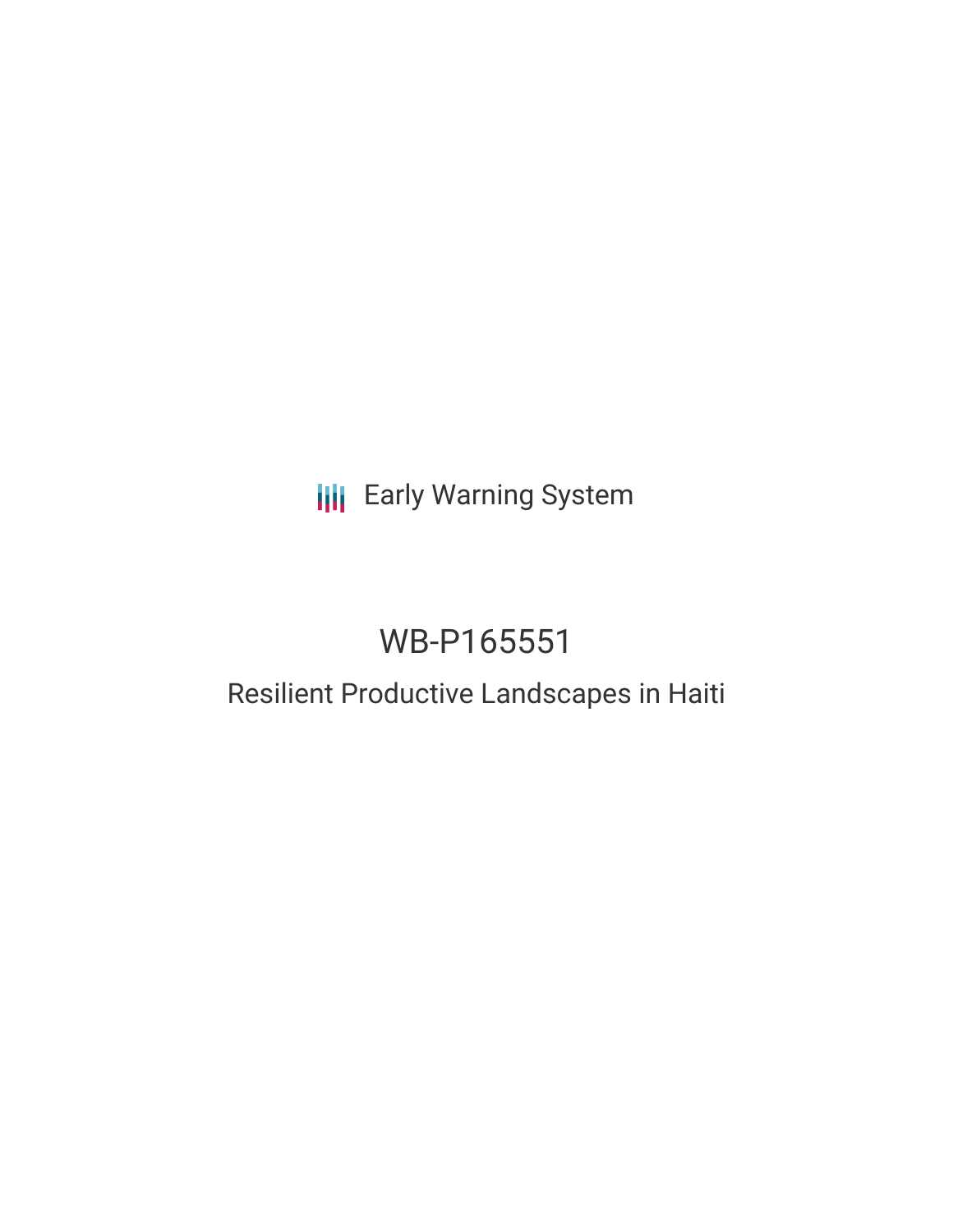

## **Quick Facts**

| <b>Countries</b>              | Haiti                    |
|-------------------------------|--------------------------|
| <b>Financial Institutions</b> | World Bank (WB)          |
| <b>Status</b>                 | Active                   |
| <b>Bank Risk Rating</b>       | U                        |
| <b>Voting Date</b>            | 2018-03-01               |
| <b>Sectors</b>                | Agriculture and Forestry |
| <b>Project Cost (USD)</b>     | $$6.21$ million          |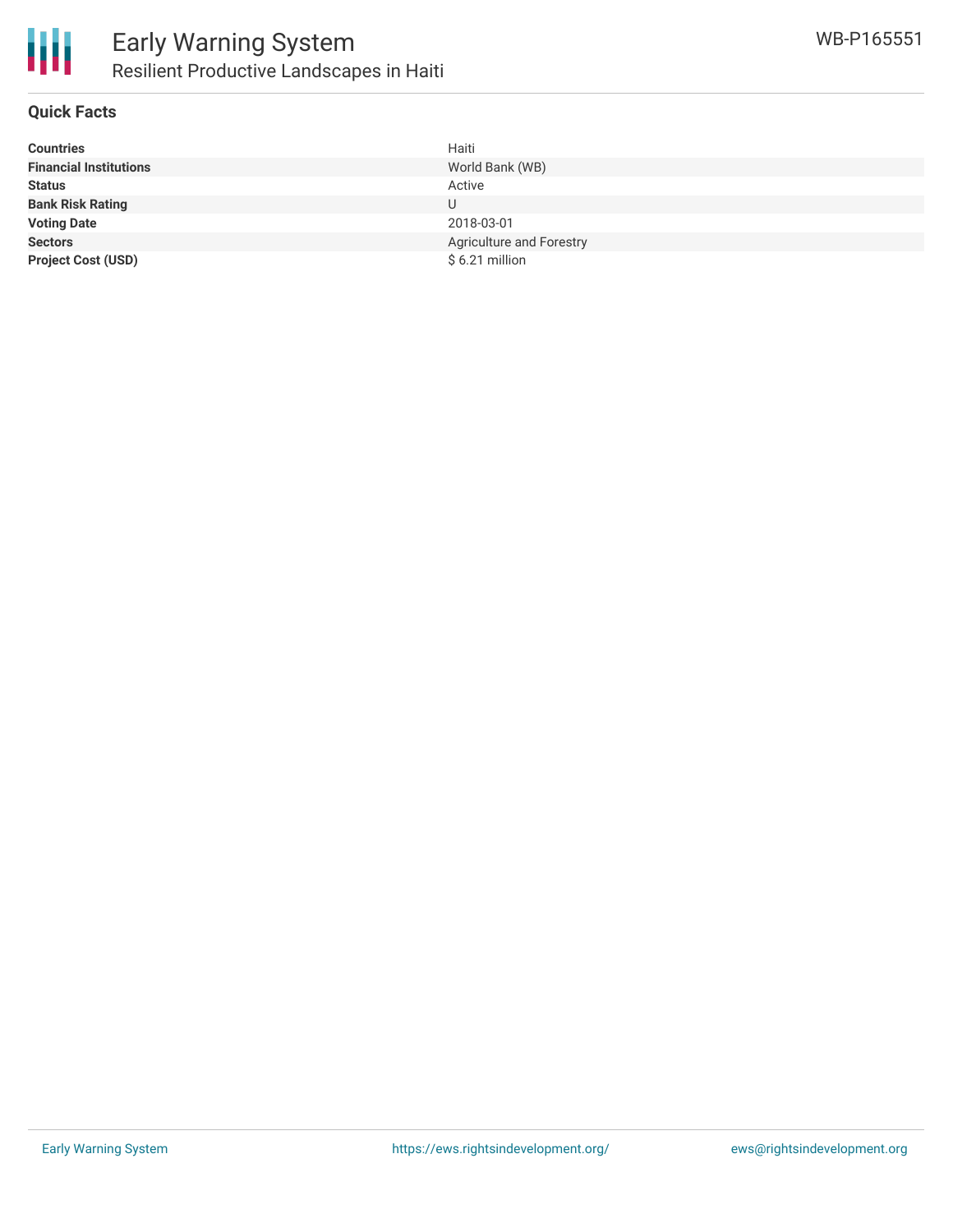



# **Project Description**

The World Bank has not released information on the substance of this project as of the time of writing.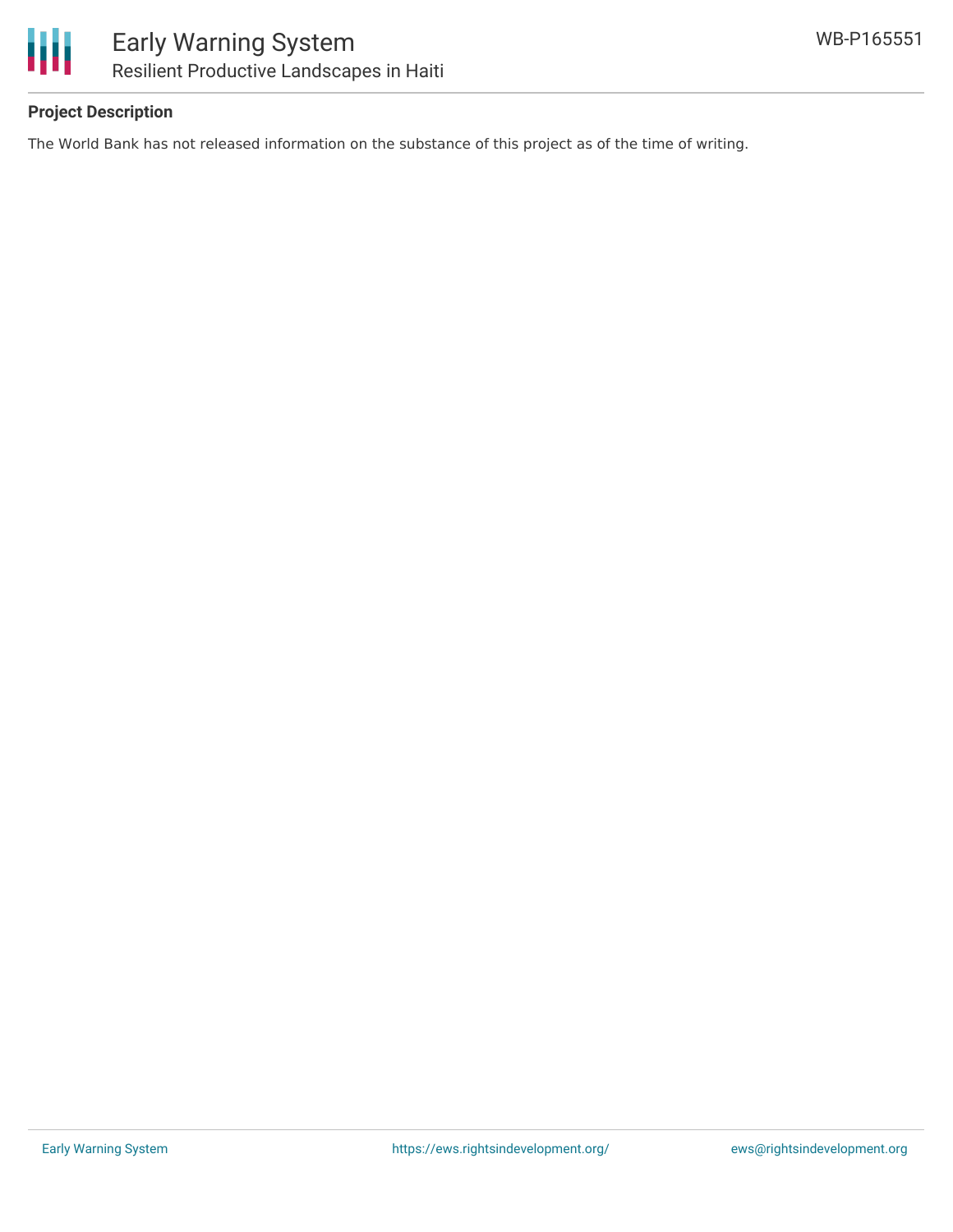

## **Investment Description**

World Bank (WB)

The World Bank has not specified the type or amount of funding it will provide toward this project as of the time of writing.